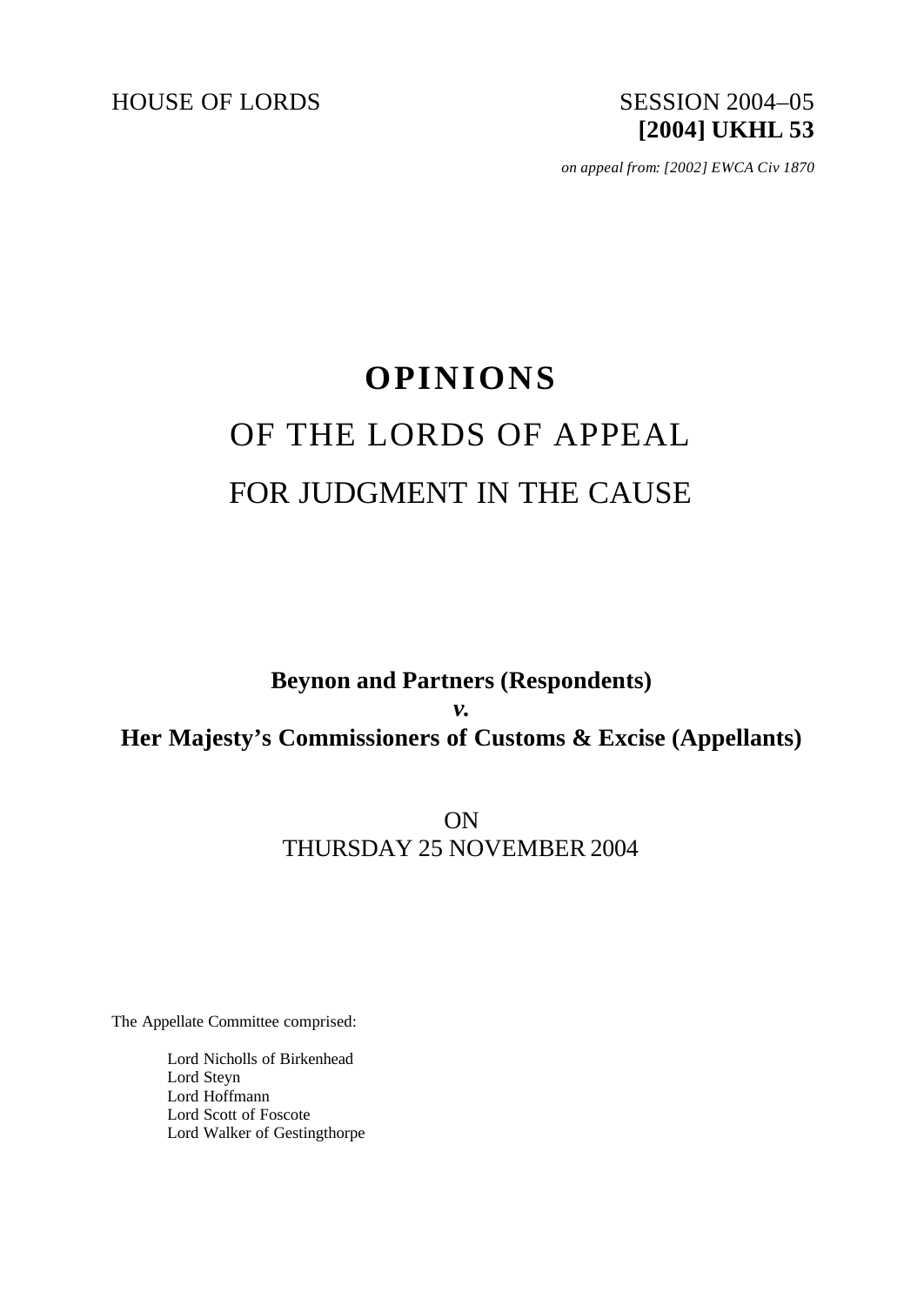#### **HOUSE OF LORDS**

#### **OPINIONS OF THE LORDS OF APPEAL FOR JUDGMENT IN THE CAUSE**

#### **Beynon and Partners (Respondents)** *v.* **Her Majesty's Commissioners of Customs & Excise (Appellants)**

#### **[2004] UKHL 53**

#### **LORD NICHOLLS OF BIRKENHEAD**

#### My Lords,

1. I have had the advantage of reading in draft the speech of my noble and learned friend Lord Hoffmann. For the reasons he gives, with which I agree, I would allow this appeal.

#### **LORD STEYN**

My Lords,

2. I have had the advantage of reading the opinion of my noble and learned friend Lord Hoffmann. I agree with it. I would also allow the appeal and restore the decision of the tribunal and Collins J.

#### **LORD HOFFMANN**

My Lords,

3. The issue in this appeal is whether the personal administration of a drug such as **a** vaccine by a NHS doctor to a patient is a taxable supply for the purposes of value added tax. The European Sixth Directive (77/388/EEC) requires that the provision of medical care in the exercise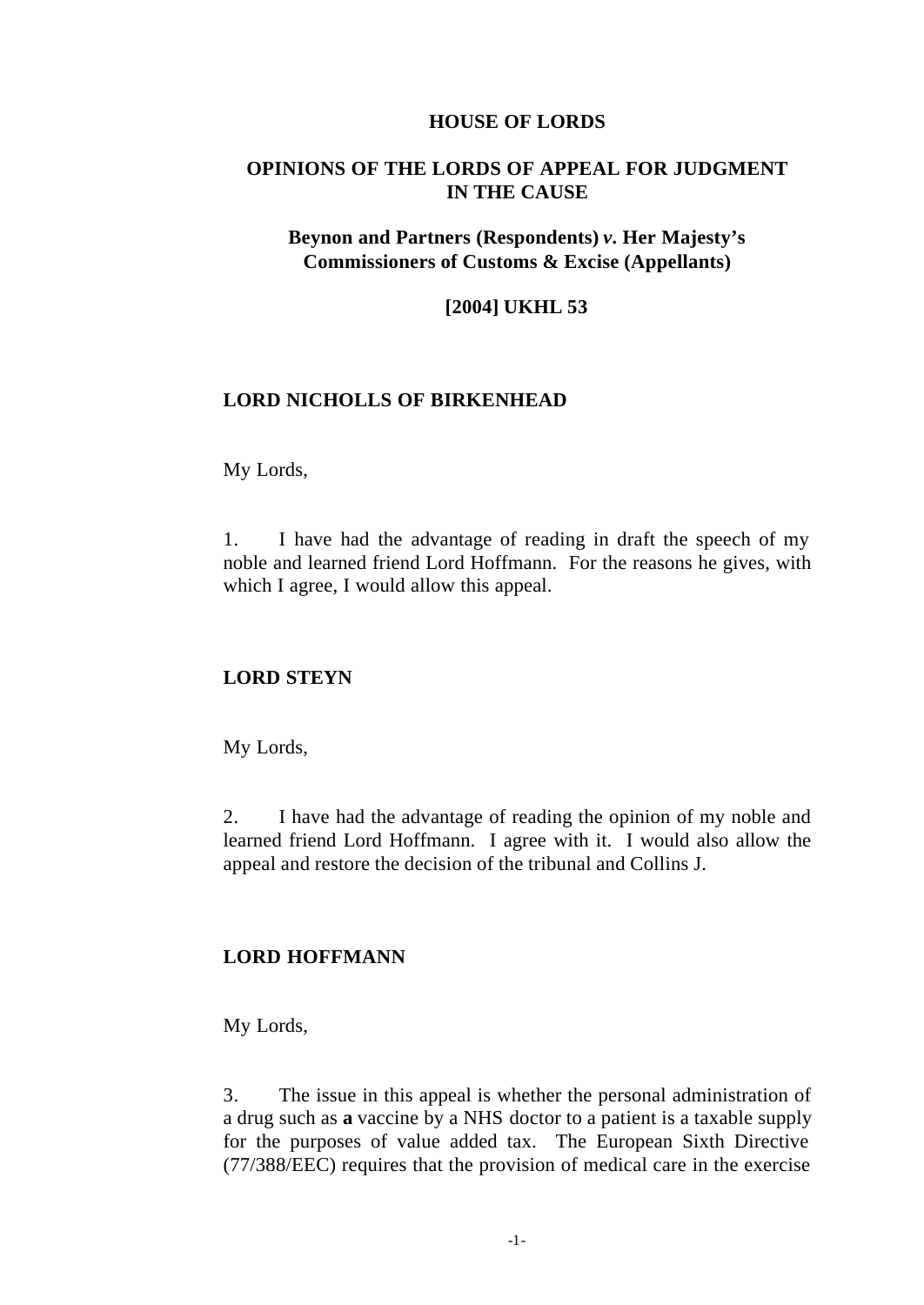of the medical and paramedical professions should be exempt from VAT: see article 13 A 1(c). On the other hand, the supply of goods (defined in article 5.1 as "the transfer of the right to dispose of tangible property as owner") is taxable. The question is therefore whether the doctor is making a single supply of medical services to which the provision of the drug is merely ancillary or whether he is also supplying goods when, for example, the injected drug passes through the needle into the patient's arm.

4. The Commissioners of Customs and Excise take the view that there is a single exempt supply. The consequence is that the doctor is not entitled to deduct or seek repayment of the input tax which was paid on the supply of the drugs to him. That is the normal position of a supplier of exempt services. He is treated as if he was a consumer and bears the burden of the whole of the VAT which has been paid when he receives supplies of goods or services for the purposes of his business or profession. His expenses on VAT, like his other expenses, are matters which he must take into account when deciding what to charge his customers.

5. A doctor in the NHS cannot of course include an allowance for VAT in what he charges his patients because he cannot charge at all. Instead, he must recover his expenses, one way or another, from the NHS. The great majority of doctors do not register for VAT at all. The services they provide are not taxable and the VAT charged on their purchases is not recoverable. In the case of drugs which a doctor buys for use in his practice, the NHS refunds him an amount calculated according to a formula which includes an allowance for VAT: see paragraph 44.2 of the Statement of Fees and Allowances ("the Red Book") made pursuant to Regulation 34 of the National Health Service (General Medical Services) Regulations 1992 (SI 1992/635) ("the General Regulations").

6. There is however a small minority of doctors who do register for VAT because they are, exceptionally, permitted to dispense drugs as well as administer them. This requires some explanation. In principle, doctors prescribe drugs and registered pharmacists dispense them. By section 43 of the National Health Service Act 1977, the NHS is ordinarily prohibited from making arrangements for doctors to supply "pharmaceutical services", which are defined by section 41 as: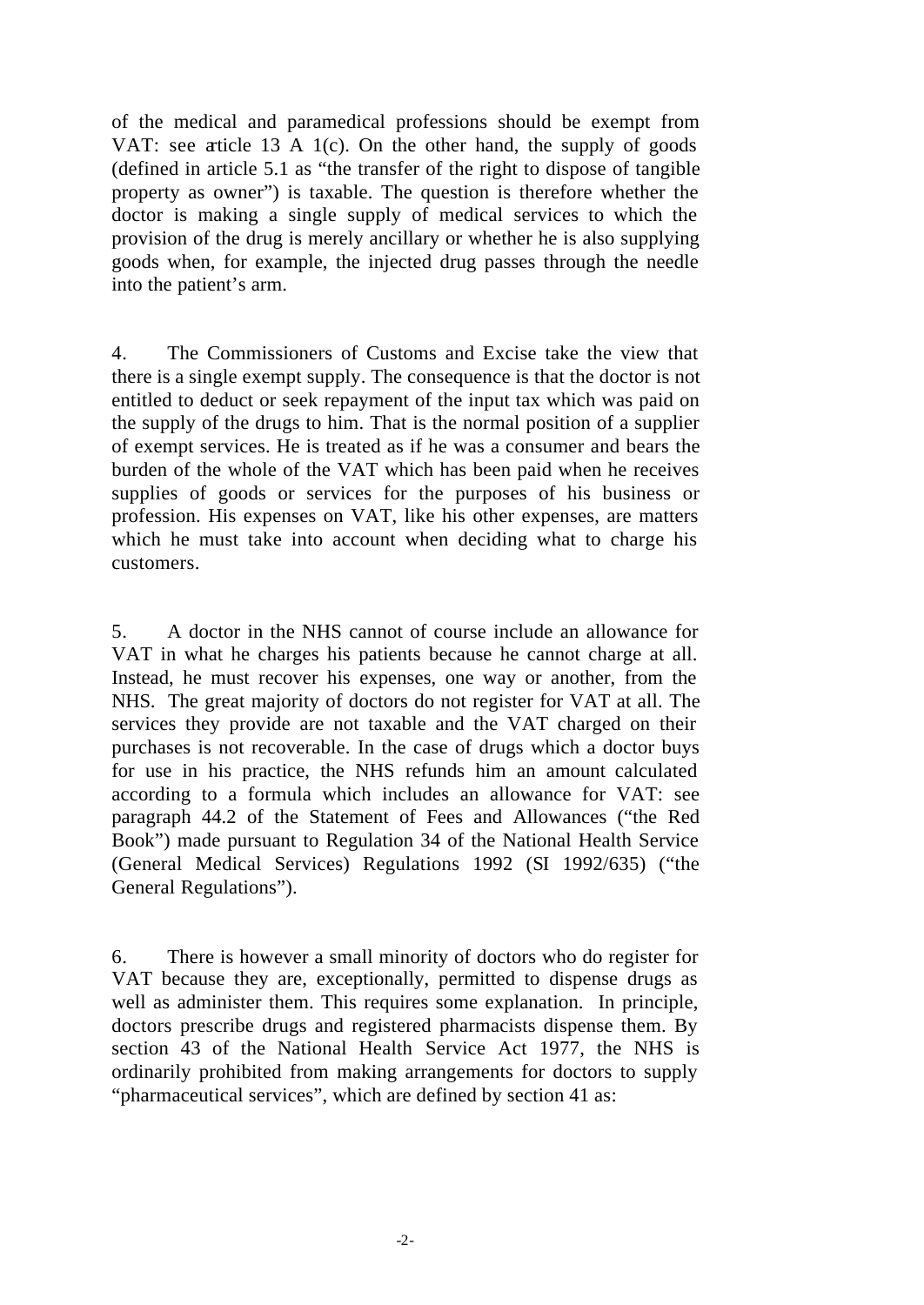"drugs and medicines and listed appliances which are ordered for [the patient] by a medical practitioner in pursuance of his functions in the health service…"

7. This rule is however subject to an exception. The NHS has a duty under section 41 of the 1977 Act to arrange, in accordance with regulations, for the supply to persons in their area of "proper and sufficient" pharmaceutical services. Normally this duty is satisfied by arrangements with pharmacists. But there are some rural areas which do not have pharmacies within easy reach of all residents. The Area Health Authority must therefore make arrangements for doctors to provide such residents with pharmaceutical services.

8. Such arrangements are made under regulation 20 of the National Health Service (Pharmaceutical Services) Regulations 1992 (SI 1992/662) ("the Pharmaceutical Regulations"). This provides that if a patient would have "serious difficulty in obtaining any necessary drugs or appliances from a pharmacy by reason of distance or inadequacy of means of communication" and in certain other circumstances, he may ask that his doctor provide him with pharmaceutical services and the FHSA may make arrangements for the doctor to do so. In such a case, the doctor acts as if he was a pharmacist. He orders the drug by prescription and then he, or someone in his practice, dispenses the drug to the patient.

9. When drugs are dispensed on prescription in the ordinary way by a registered pharmacist, they are zero-rated for VAT: section 30(2) and Group 12, item 1 in Schedule 8 to the Value Added Tax Act 1994. And by item 1A(a), inserted into the Schedule by the VAT (Supply of Pharmaceutical Goods) order (SI 1995/652), the same treatment is accorded to drugs supplied "in accordance with a requirement or authorisation under regulation 20".

10. That means that if the doctor registers for VAT, he will be able to obtain a refund of the input tax paid on the drugs or appliances supplied to him for dispensing to patients under regulation 20. If a doctor does a sufficient turnover in these goods, it becomes worth his while to register and claim back the input tax. The Statement of Fees and Allowances says, in paragraph 44.4, that practices normally register when they dispense enough drugs under regulation 20 to have to employ a registered pharmacist to do the dispensing. We were told that in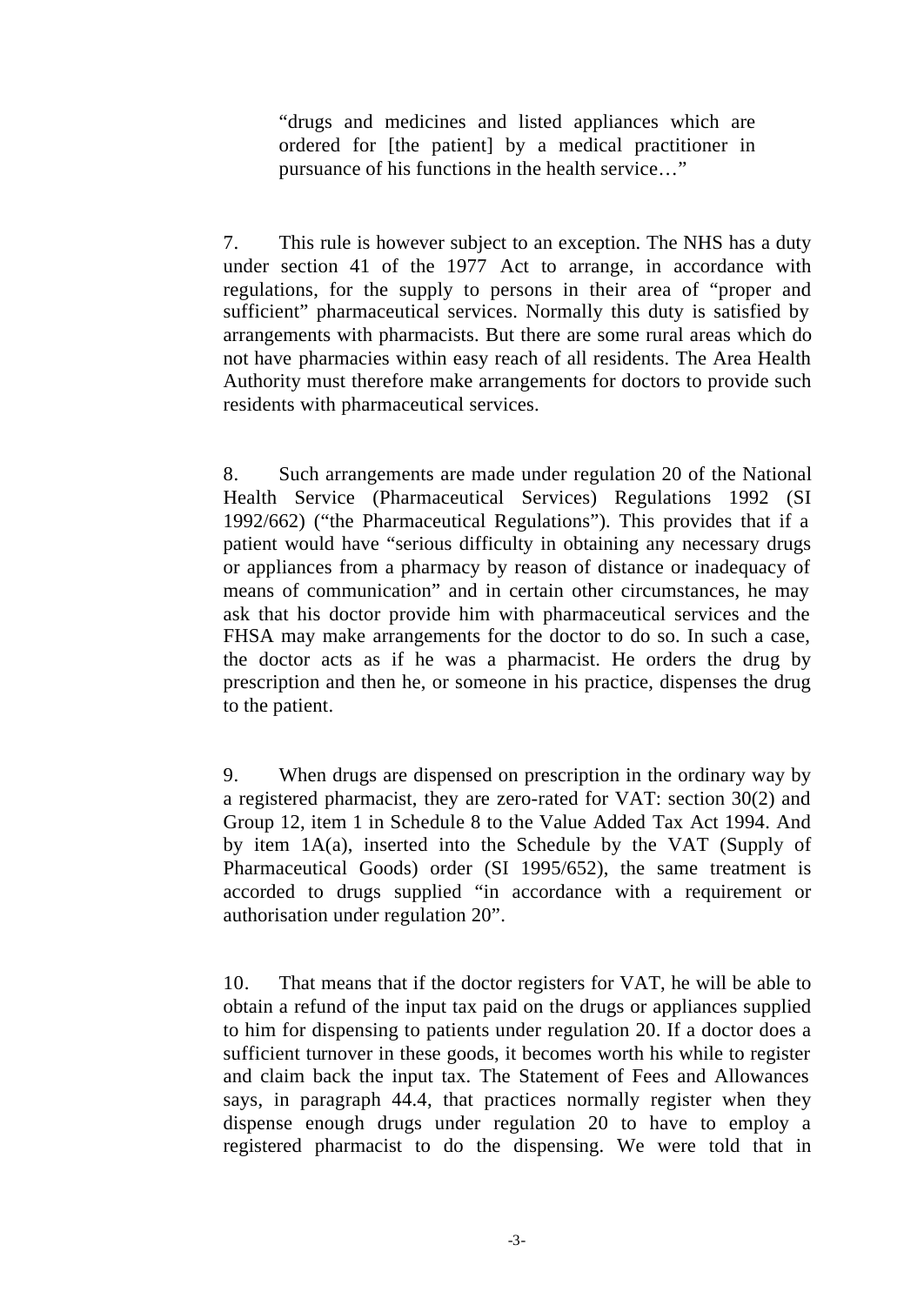England, about 180 medical practices (out of about 4000) are registered for VAT.

11. Where a doctor is registered for VAT, the NHS does not make any allowance for input VAT when it pays him for the drugs which he has dispensed under regulation 20. That is logical, because he is entitled to claim repayment from the Commissioners of Customs and Excise. But the problem which has given rise to these proceedings is that the Department of Health takes the same view about the VAT on drugs which the doctor administers personally. He receives no allowance for VAT because the Department assumes that he will be able to recover it from Customs and Excise. But the Commissioners, as I have said, take a different view. They accept that when a doctor dispenses drugs under regulation 20, he supplies goods exactly as if he were a pharmacist. But they say that when he administers a drug personally, he is not supplying goods. He is supplying an exempt service.

12. The doctors registered for VAT have thus become involved in what appears to be an inter-departmental dispute. But the result is that neither the NHS nor the Commissioners are prepared to refund or make an allowance for VAT paid on personally administered drugs by practices registered for VAT. These proceedings were commenced by way of an appeal from a ruling of the Commissioners to the Manchester VAT Tribunal (JD Demack, Chairman, the Hon Mrs Angela Widdows, JTB Strangward) by a VAT registered medical practice in Beverley. The Tribunal dismissed the appeal. An appeal to the judge (Lawrence Collins J) was unsuccessful [2002] EWHC 518 Ch but the doctors succeeded in the Court of Appeal (Aldous and Chadwick LJJ and Munby J) [2002] EWCA Civ 1870. The Court of Appeal held that injections and so forth were separate supplies of the goods injected and that they were zero-rated. The Commissioners appeal to your Lordships' House.

13. The logical order in which to consider the issues is first to decide whether, in the case of personal administration, there is any supply of goods and then, if there is, to decide whether it is zero-rated or standardrated. But I propose to reverse this order and consider whether, assuming there to be a supply of goods, it would be zero-rated. I do so because I think that the answer throws some light on the first question. The Tribunal and Lawrence Collins J thought that such a supply of goods would not be zero-rated. To fall within item 1A(a) of Group 12 the drug must be supplied "in accordance with a requirement or authorisation under regulation 20". Like the tribunal and the judge, I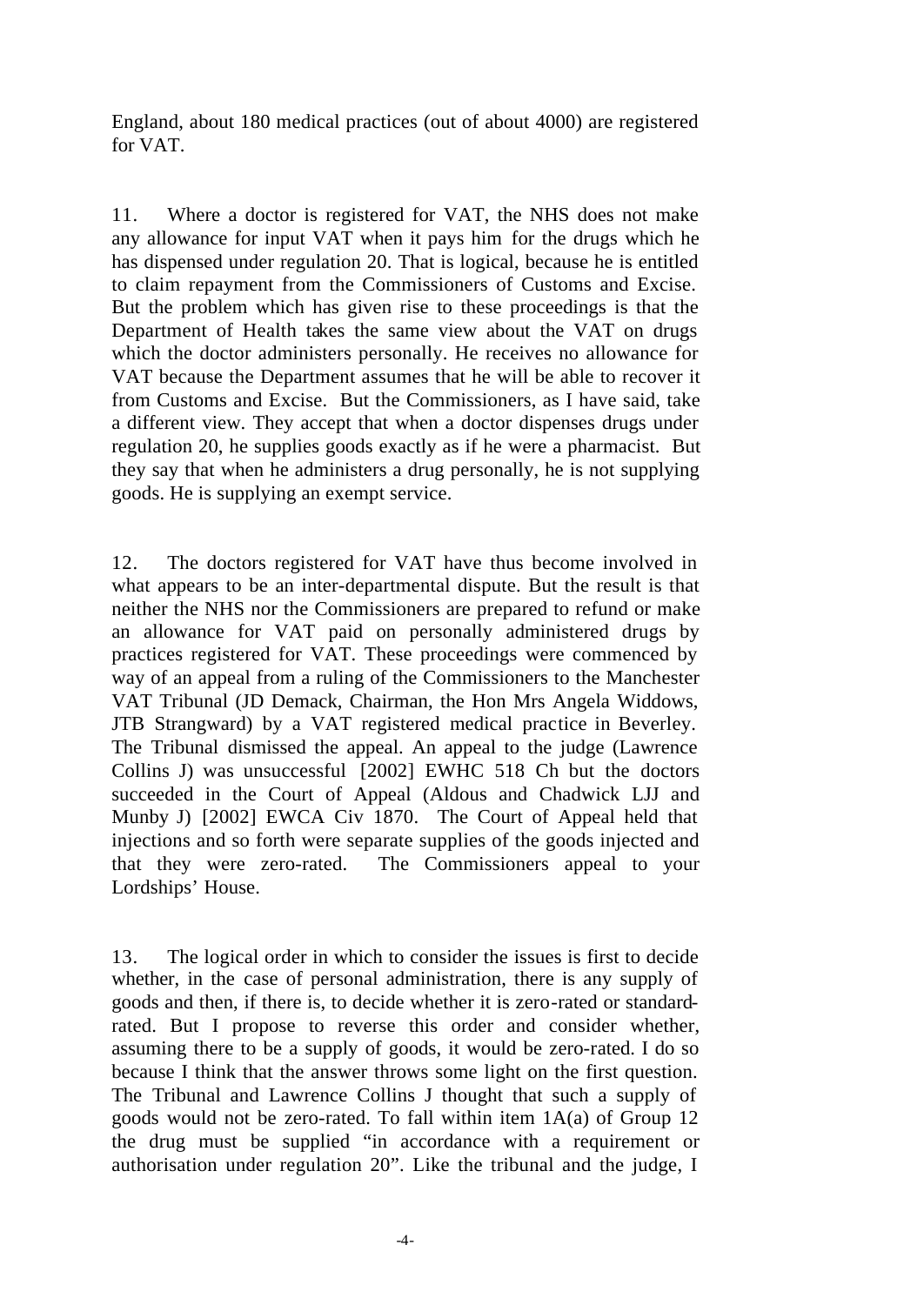find it impossible to see how the personal administration of a drug by a doctor to a patient who happens to be entitled to a supply of drugs under regulation 20 can be described as a supply "in accordance with a requirement or authorisation under regulation 20." The doctor has no need of any authorisation under regulation 20 to give a patient an injection. It is done all the time by doctors who have no authorisation to make any regulation 20 supplies. The doctor would probably have sufficient authority to do simply by virtue of paragraph 12 of the Terms of Service for Doctors in Schedule 2 to the General Regulations:

"a doctor shall render to his patients all necessary and appropriate personal medical services of the type usually provided by general medical practitioners."

14. If, however, this was not enough, regulation 19(b) of the Pharmaceutical Regulations provides that any doctor may:

"provide to a patient any appliance or drug, not being a Scheduled drug, which he personally administers or applies to that patient."

15. Thus the Pharmaceutical Regulations make a clear distinction between the administration of a drug to the patient by the doctor himself and the dispensing to the patient of drugs which the doctor has ordered for him. The former is something which any doctor may do - indeed, must do, if that would be an appropriate personal medical service which it is the doctor's duty to provide under paragraph 12 of his terms of service. The latter is normally the function of a pharmacist. A doctor can do it only if the patient is the subject of arrangements under regulation 20.

16. In the Court of Appeal, Aldous LJ, having held that there was a separate supply of goods, went on to say (at paragraph 47) that it was zero-rated. Chadwick LJ did not deal expressly with the point but he and Munby J agreed with Aldous LJ. But Aldous LJ gave no reasons for his decision on this point and made no comment on the reasoning of the tribunal and the judge which had led them to the opposite conclusion. In my opinion this was an error. If personally administered drugs are a supply of goods, they must be standard-rated.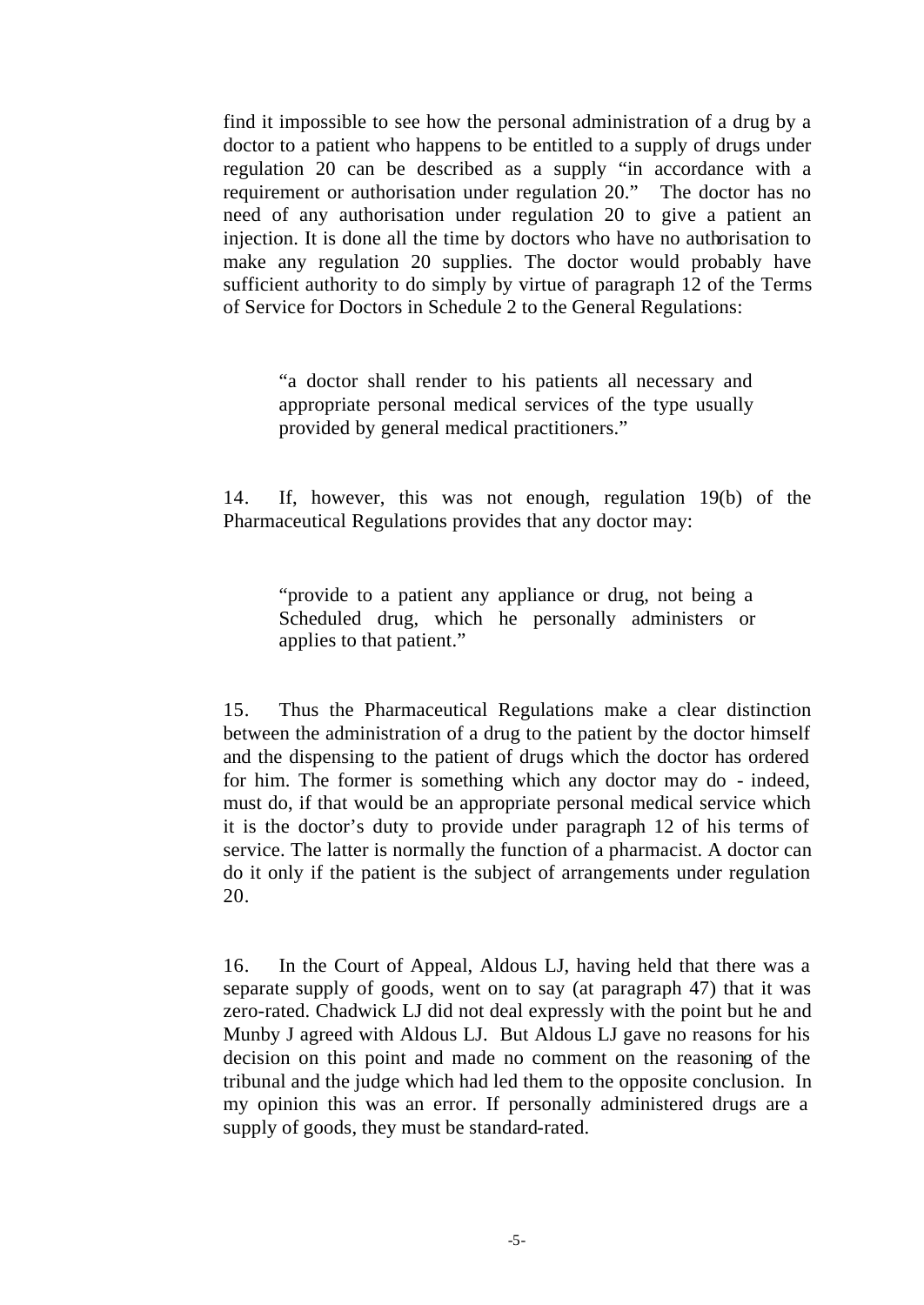17. This conclusion has, as I indicated earlier, some releva nce to the main question in the appeal. If Parliament had thought that the personal administration of drugs by doctors was a separate supply of goods, it would be very strange that it was not also zero-rated. So the restricted scope of item 1A(a) suggests that Parliament never contemplated that personal administration involved any supply of goods at all.

18. However, whatever Parliament may have thought, the question of whether there is one supply or two involves the application of principles of European law in compliance with the Sixth Directive. In *Card Protection Plan Ltd v Customs and Excise Commissioners* (Case C-349/96) [1999] 2 AC 601, 626, para 26 the European Court of Justice gave authoritative guidance on the test for deciding:

"whether a transaction which comprises several elements is to be regarded as a single supply or as two or more distinct supplies to be assessed separately."

19. In the course of argument your Lordships were also referred, as were the courts below, to a number of cases, both in this country and in the Court of Justice, which were decided before the *Card Protection* case. Submissions were made as to whether the principles upon which those cases were decided had application to this case. Their Lordships think that there is no advantage in referring to such earlier cases and their citation in future should be discouraged. The *Card Protection* case was a restatement of principle and it should not be necessary to go back any further.

20. The Court of Justice observed, in paras 27**-**29, that the diversity of commercial operations made it impossible to give exhaustive guidance as to how to approach the problem correctly in all cases. Regard should always be had to the circumstances in which the transaction took place. Every supply of "a service" is by definition distinct and independent but a supply which "from an economic point of view" comprises a *single* service should not be artificially split into separate "services". What matters is "the essential features of the transaction". The court went on to say, in para 30:

"There is a single supply in particular in cases where one or more elements are to be regarded as constituting the principal service, whilst one or more elements are to be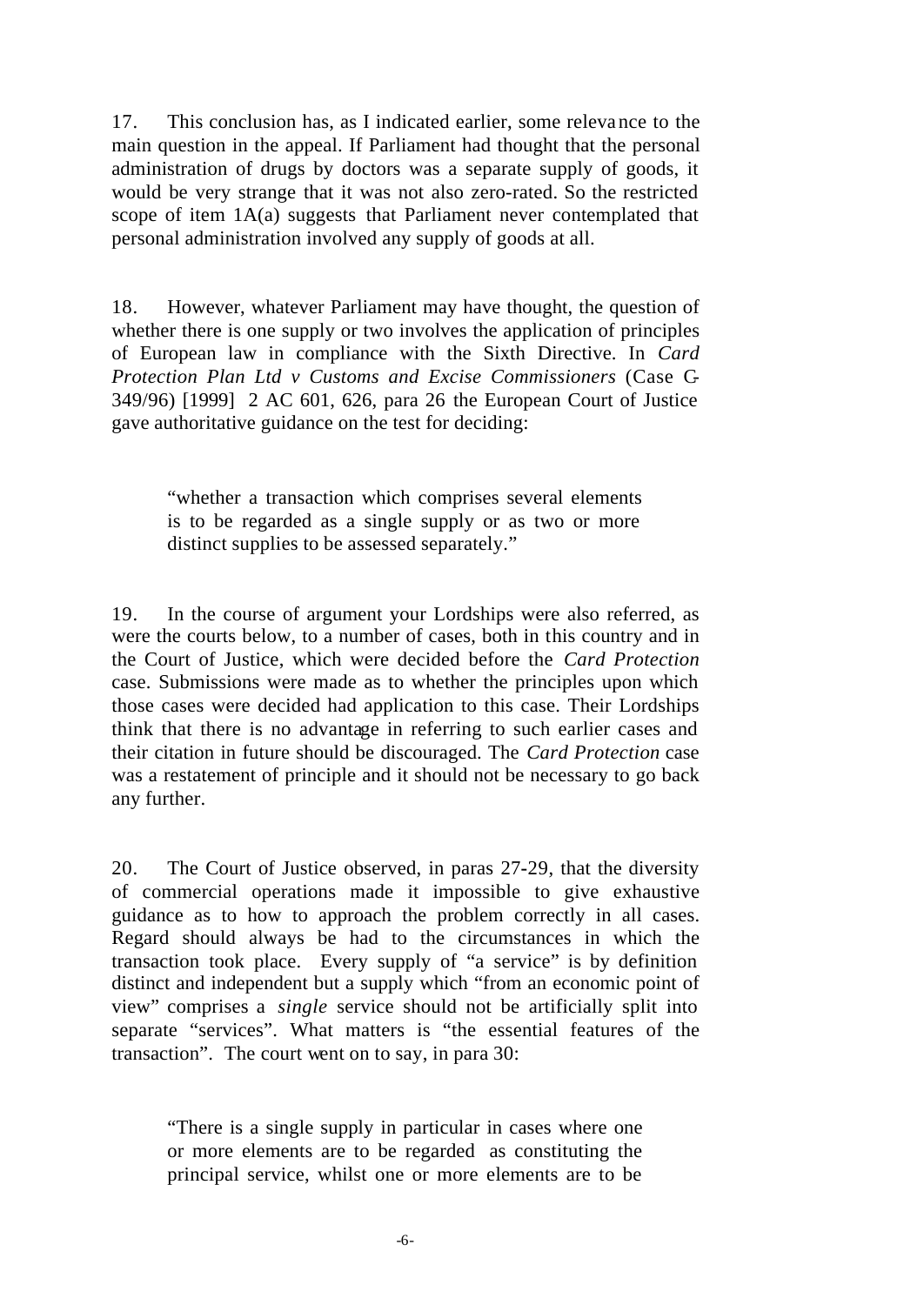regarded, by contrast, as ancillary services which share the tax treatment of the principal service. A service must be regarded as ancillary to a principal service if it does not constitute for customers an aim in itself, but a means of better enjoying the principal service supplied: *Customs and Excise Commissioners v Madgett and Baldwin (trading as Howden Court Hotel*) (Joined Cases C-308/96 and 94/97) [1998] STC 1189, 1206, para 24."

21. As an example of the need to examine the circumstances in which the transaction takes place, the court referred to its earlier decision in *Faaborg-Gelting Linien A/S v Finanzamt Flensburg* (Case C-231/94) [1996] ECR I-2395, 2411-2412, which concerns the classification of restaurant meals. The court laid down the following general principles:

"13 The supply of prepared food and drink for immediate consumption is the outcome of a series of services ranging from the cooking of the food to its physical service in a recipient, whilst at the same time an infrastructure is placed at the customer's disposal, including a dining room with appurtenances (cloak rooms, etc.), furniture and crockery. People, whose occupation consists in carrying out restaurant transactions, will have to perform such tasks as laying the table, advising the customer and explaining the food and drink on the menu to him, serving at table and clearing the table after the food has been eaten.

14 Consequently, restaurant transactions are characterized by a cluster of features and acts, of which the provision of food is only one component and in which services largely predominate. They must therefore be regarded as supplies of services within the meaning of article 6(1) of the Sixth Directive. The situation is different, however, where the transaction relates to 'take-away' food and is not coupled with services designed to enhance consumption on the spot in an appropriate setting."

22. In the present case, the tribunal made the following findings about the circumstances in which drugs are administered by doctors to their patients:

"26. Generally, patients self-administer medicines…But the administration, and application and fitting, of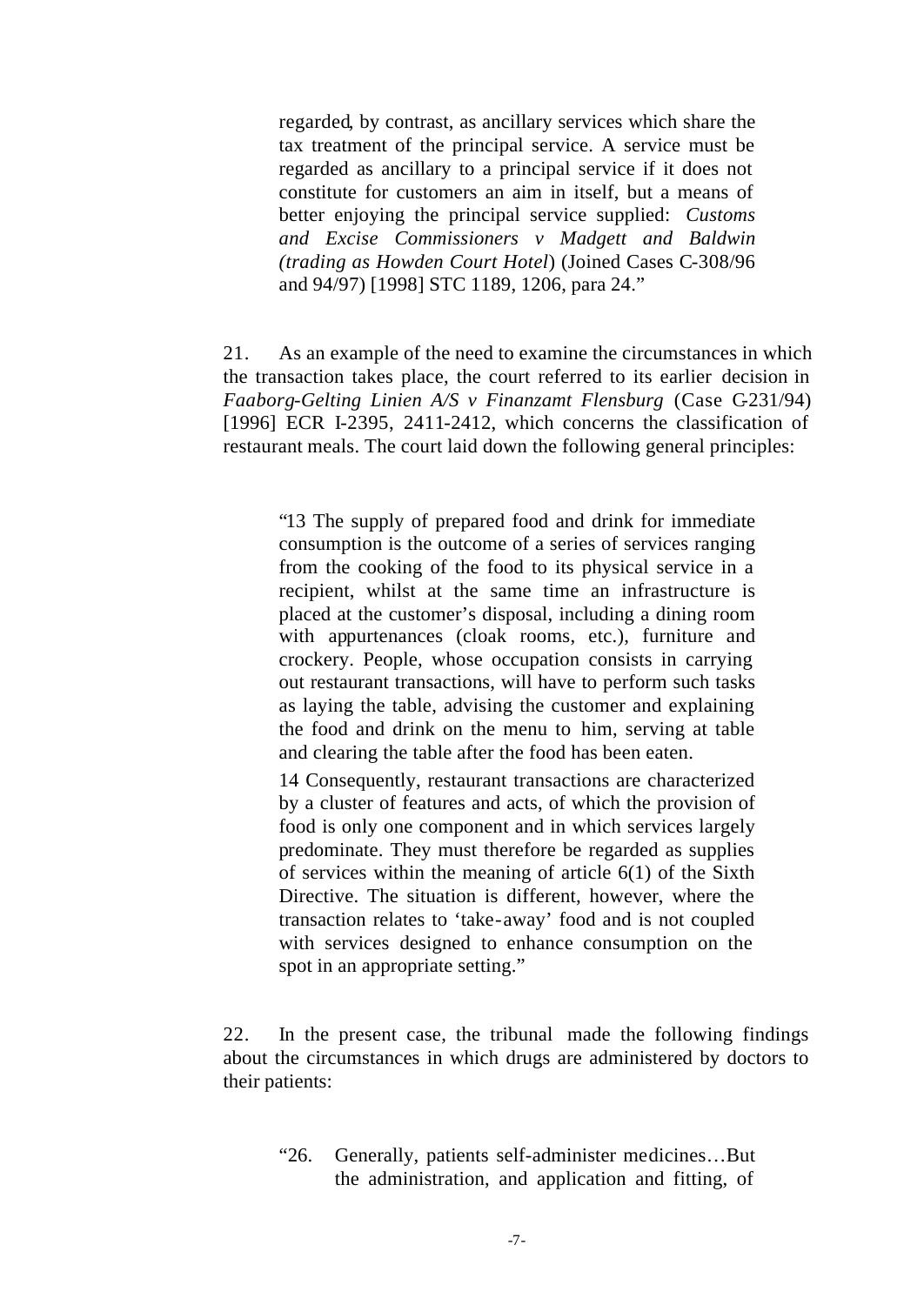some medications, dressings and appliances requires the employment of the medical expertise of a doctor or nurse. Injections, such as vaccines, are the most common example of this, but there are others such as the fitting of certain contraceptive devices. In those cases, the GP is expected to provide in-house stock to administer to his patient…

- 27. In those circumstances, the NHS considers the supply of drugs, dressings or appliances to be part of the provision of treatment whereby the doctor's skills and knowledge [are] applied in rendering all necessary and appropriate personal medical services of the type usually provided by general medical practitioners, as required by paragraph 12(1) of Schedule 2 to the [National Health Service (General Medical Services) Regulations 1992 (SI 1992/635)]
- 28. The importance and appropriateness of the supply of drugs and appliances administered by a GP varies with the medical condition of, and other circumstances particular to, the patient. Immunisations provide a good example…As all vaccines require storage at controlled temperatures…it militates against patients obtaining vaccines by prescription and dispensary, and then taking them to a surgery for administration. It requires professional expertise to decide whether a patient is in a group which will benefit from immunisation. Questions to be considered include…Are there any relevant contraindications?...Does the immunisation need to be postponed?
- 29. The doctor then needs to decide which vaccine to use (eg oral or by injection), its strength, the number of doses required and at what intervals, whether it should be given intradermally, subcutaneously or intramuscularly, with what length of needle it must be injected and in what part of the body…

Where a patient has a cut or other skin wound, parallel considerations are also needed. The GP must decide whether the injury is one requiring skin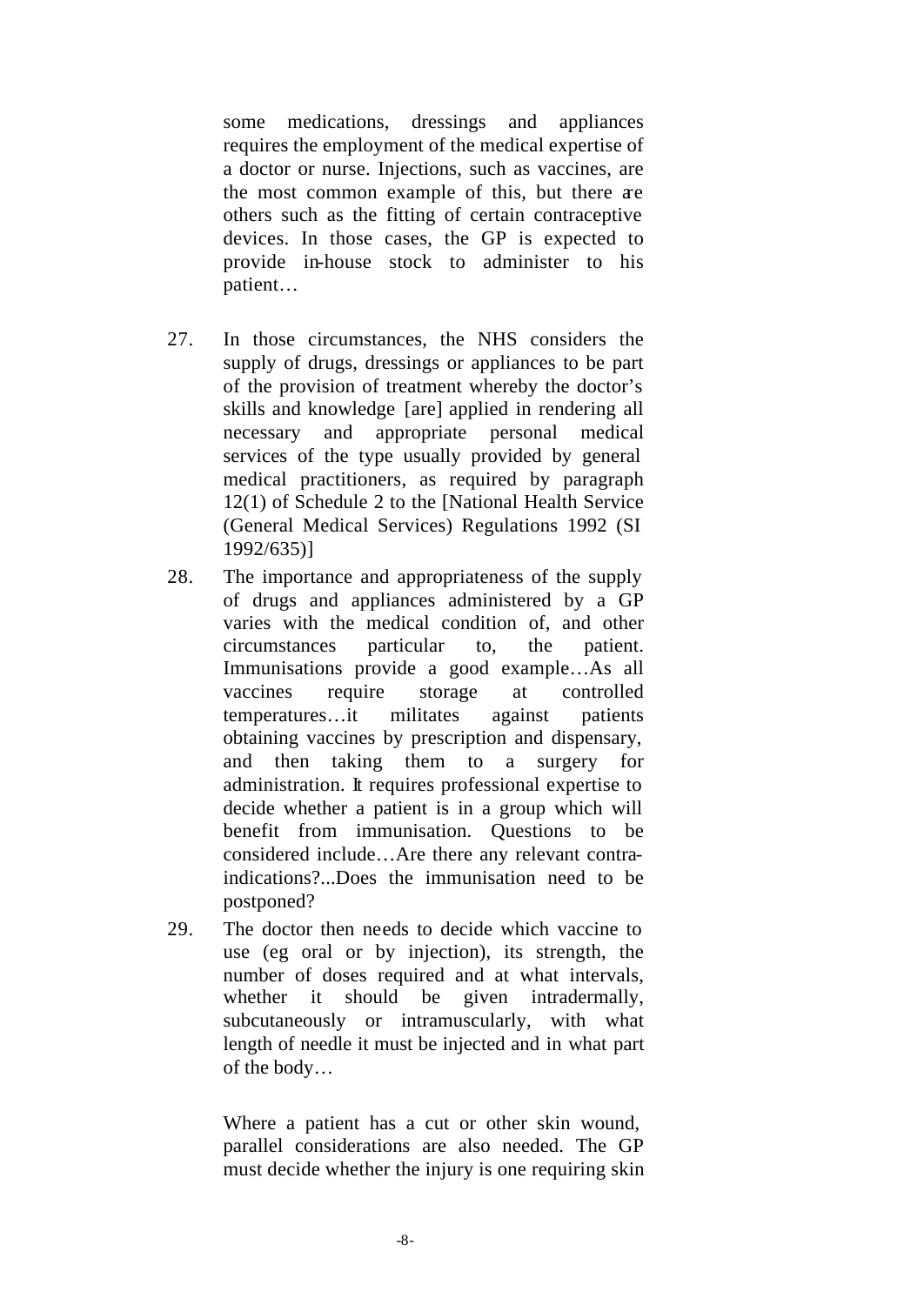closure, whether closure is required without delay, what type of skin closure should be used, and whether it is appropriate for the GP to carry out the closure procedure himself. If so, he must choose an appropriate product or products (eg the type of suture material and needle)."

23. Apart from home visits, which are nowadays relatively infrequent, drugs will be personally administered by the doctor in his surgery. This provides a convenient setting where stocks of drugs are maintained, facilities and equipment are accessible, the patient's records are kept and the assistance of colleagues and nurses is available.

24. Applying the guidance provided by the Court of Justice in the *Card Protection* case, the tribunal came to the conclusion, in para 74, that the personal administration of drugs to the patient by a doctor was merely ancillary to his supply of exempt medical services:

"…there is a single supply from an economic point of view: the commercial reality is that the appellants in personally administering or applying drugs and appliances to their…patients provide a single package of medical services of the type usually provided by GPs…

…it is artificial to regard supplies of drugs and appliances personally administered or applied…as independent and distinct supplies: they are supplied as part of a single package of medical services…

…the essential feature of the supply of a drug or appliance personally administered to a…patient is that of medical services appropriate and proportionate to the condition of the patient at the time of administration: the supply is not an aim in itself, havi ng no free standing utility to the patient, but merely a means of his obtaining the benefit of medical services provided by the appellants

…as no prescription charge is made for drugs and appliances personally administered or applied to any patient…(a fact which we find indicative of the NHS expecting the drug or appliance to be supplied by the doctor from in-house stock), there is no separate price that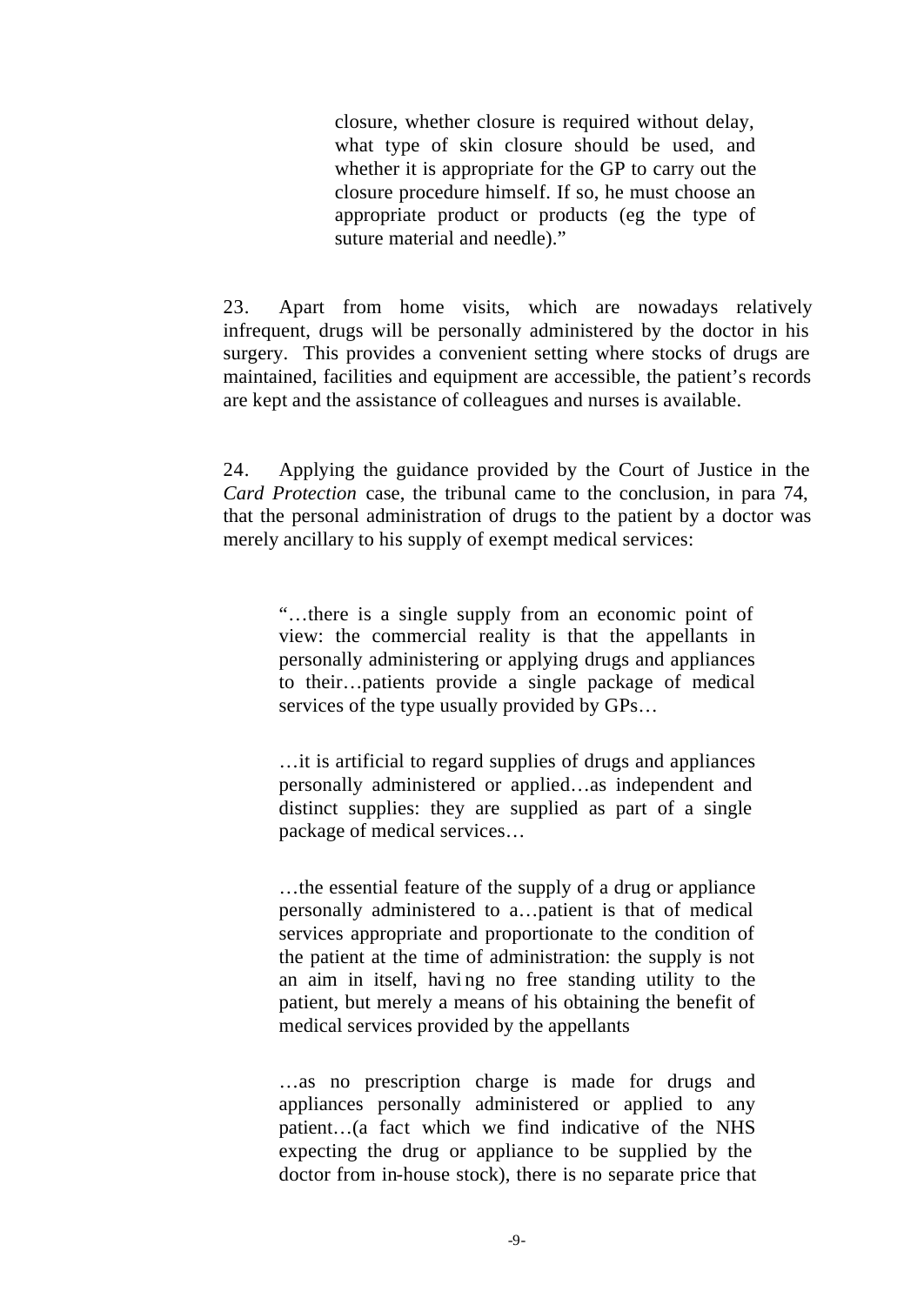might point to the supply being separate from that of medical services."

25. There was some discussion in the judgments of Lawrence Collins J and the Court of Appeal as to whether the application of the principles laid down by the Court of Justice involved a question of law or a question of fact. The appeal from a VAT Tribunal to the judge is only on a question of law and the judge thought that the decision was one of fact, or at any rate "appreciation of the facts" (para 73). He went on to say that in any case he agreed with the tribunal's conclusion, substantially for the reasons it had given.

26. In the Court of Appeal, Aldous LJ said that the classification of the transaction as a supply of services or of goods and services was a question of law. He cited in support the decision of this House in *Customs and Excise Commissioners v British Telecommunications Plc* [1999] 1 WLR 1376, 1381 in which Lord Slynn of Hadley said that the "characterisation of the supply as provided for here in the contractual documents is a matter of law". Aldous LJ pointed out that the facts found by the tribunal were not in dispute. The issue was as to their legal consequences.

27. In my opinion the weight of authority supports the view of the Court of Appeal on this point. The courts have not treated VAT classification in the same way as some questions of classification (for example, whether a contract is of service or for services) which, notwithstanding that there are no facts in dispute, are deemed to be questions of fact so as to exclude on appeal on a question of law: see the discussion in *Moyna v Secretary of State for Works and Pensions* [2003] UKHL 44; [2003] 1 WLR 1929, 1935, paras 22-25. On the other hand, as Lord Hope of Craighead said in the *British Telecommunications Plc* case, at p 1386, the question is one of fact and degree, taking account of all the circumstances. In such cases it is customary for an appellate court to show some circumspection before interfering with the decision of the tribunal merely because it would have put the case on the other side of the line.

28. Aldous LJ was impressed by the fact that when a doctor administered a drug to any patient, whether he was a regulation 20 patient or not, he made out a prescription for that drug. The tribunal and the judge had thought that prescriptions were made out only for regulation 20 patients, but the parties agreed that in order to obtain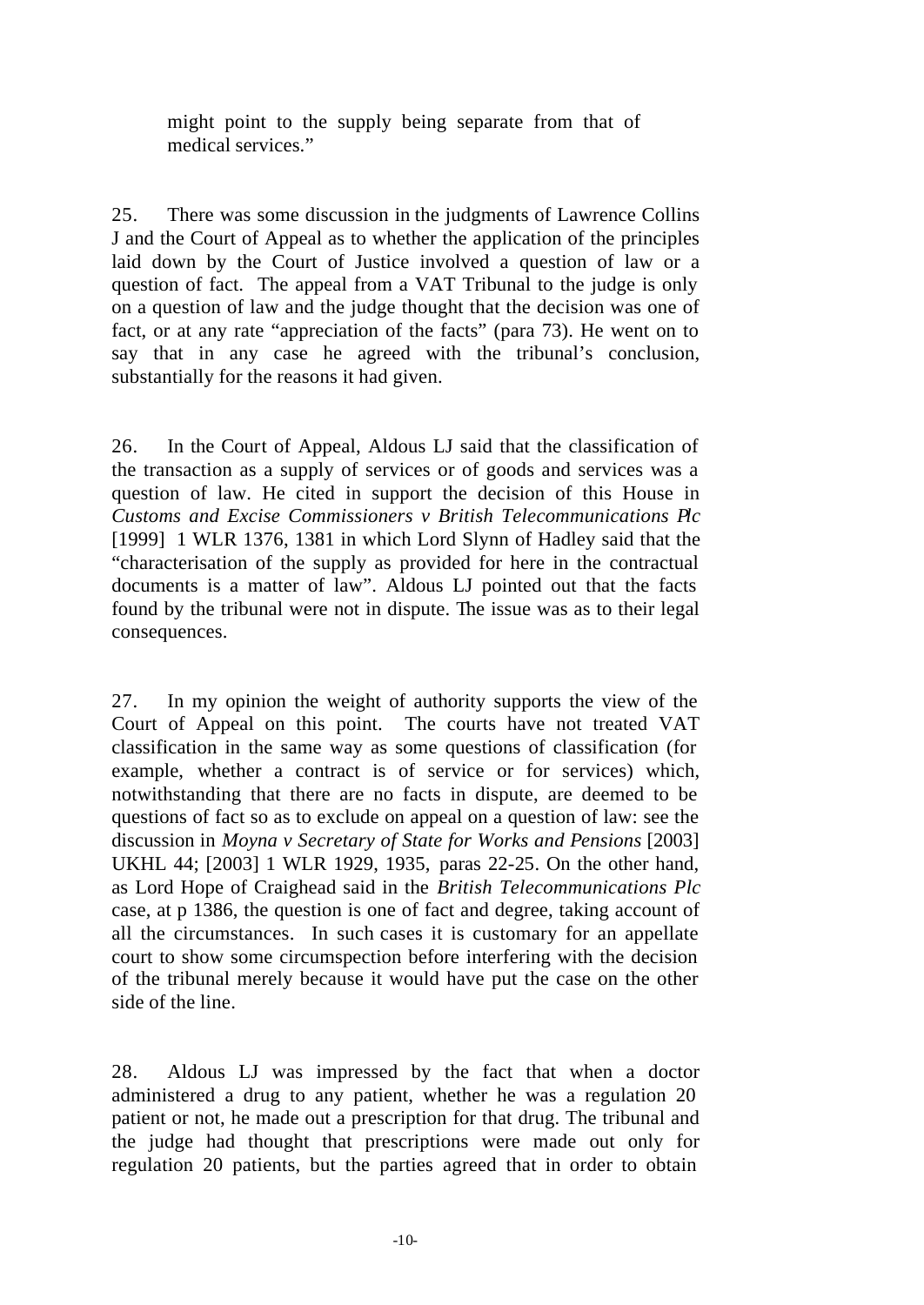payment from the NHS, the doctor had to make out a prescription for all personally administered drugs. Aldous LJ thought that this was a serious error which vitiated the tribunal's decision, because in his opinion it led to the conclusion that there was really no difference between dispensing drugs under regulation 20 and administering them personally. In both cases a prescription is prepared and the drug is "dispensed" either to the patient under regulation 20 or to the doctor for administration to the patient.

29. In my opinion this exaggerates the significance of writing prescriptions for personally administered drugs. The sole purpose is to enable the doctor to vouch his claim for payment by the NHS. It is true that this shows that, at least from the point of view of the NHS, there is a separate payment for the drugs. But, as Lord Hope of Craighead said in the *British Telecommunications Plc* case, at p1385, the fact that a price for the supply in question can be separately identified is not determinative. The fundamental distinction made by the Pharmaceutical Regulations between the administration and dispensing of drugs remains. The doctor does the first as part of the ordinary services which he provides. He can do the second only with special authorisation under regulation 20.

30. Aldous LJ acknowledged, at para 37, that "at a particular level of generality" it could be said that there was one transaction. But he said, at para 49, that when a doctor administered a drug to a patient he was "in reality dispensing the drug to the patient and then administering it". Chadwick LJ likewise divided the transaction into three elements: first, the consultation and diagnosis, secondly the supply of the drug for the purposes of treatment and thirdly its administration. The first stage, he said, was "dissociable" from the second and third and constituted a separate supply. Although there might be some medical skill involved at the third stage, the dominant element was the supply of the drug and it was therefore to be classified as a supply of goods.

31. Besides raising the question of what authority a doctor would have to dispense drugs to patients who were not regulation 20 patients, this approach seems to me to involve the kind of artificial dissection of the transaction which the Court of Justice warned against in para 29 of its judgment in the *Card Protection* case [1999] 2 AC 601. In my opinion the level of generality which corresponds with social and economic reality is to regard the transaction as the patient's visit to the doctor for treatment and not to split it into smaller units. If one takes this view, then in my opinion the correct classification is that which the NHS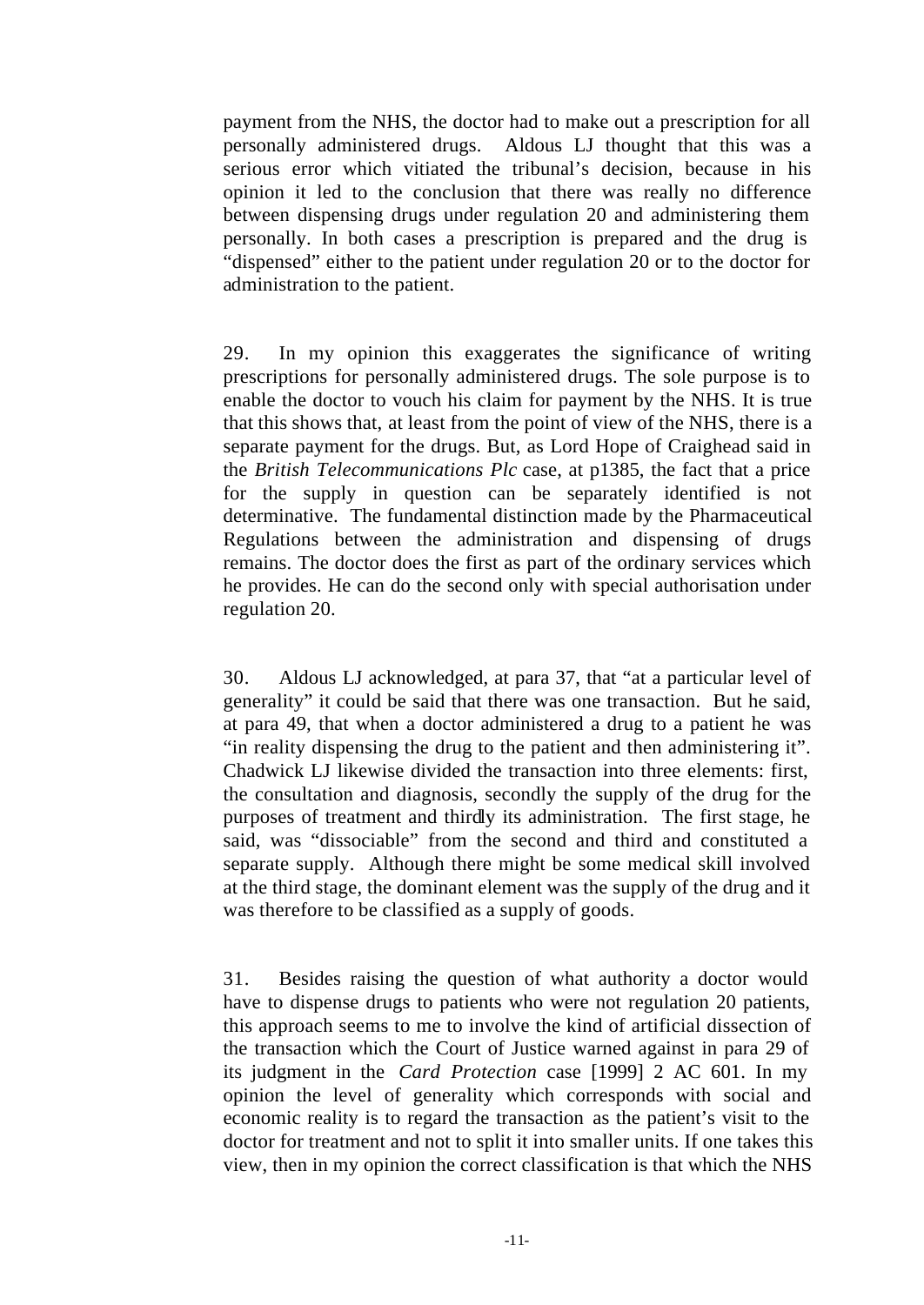has always taken of the personal administration of drugs to nonregulation 20 patients, namely that there is a single supply of services.

32. It is true that in some cases, the nature of the drug which is administered will assume a greater importance than in other cases. It is easy to think of examples in which the element of skill on the part of the doctor is at a minimum and what matters is that the patient should receive, for example, a particular injection for travel to a foreign country. But in applying the classifications required by VAT, it is essential for practical reasons to have a rule which applies to all transactions of a certain kind. For example, in the case of the restaurant meals for which the Court of Justice laid down a general rule in *Faaborg-Gelting Linien A/S v Finanzamt Flensburg* (Case C-231/94) [1996] ECR I-2395, one could imagine cases in which the services provided by the restaurant were insignificant compared with the value of the food or wine. It would however be administratively impossible to deal with each meal on a case by case basis. It is essential to have a rule which applies across the board.

33. I would therefore allow the appeal and restore the decision of the tribunal and Lawrence Collins J. This means that practices such as the respondents which are registered for VAT will not be able to recover input tax from the Commissioners on personally administered drugs. If the Department of Health continue to apply their current practice, they will not obtain an allowance from the NHS either. The Department is not a party to these proceedings and your Lordships' decision is not binding upon them. But as the practice is based upon the assumption that the doctors will be able to recover input tax from the Commissioners and, if your Lordships agree with my opinion, that assumption will be shown to be wrong, it may be hoped that the Department will reconsider the matter. It does not appear to me that there is anything in the Statement of Fees and Allowances which would prevent it from doing so. Paragraph 44.4 provides:

"Unless a dispensing practitioner is registered with HM Customs and Excise for VAT purposes…a VAT allowance shall be paid to cover the VAT payable on his or her purchase of drugs and appliances and containers."

34. This paragraph applies only to "dispensing practitioners", that is to say, those authorised to dispense drugs under regulation 20, and in my opinion it was intended only to apply to VAT charged on drugs etc